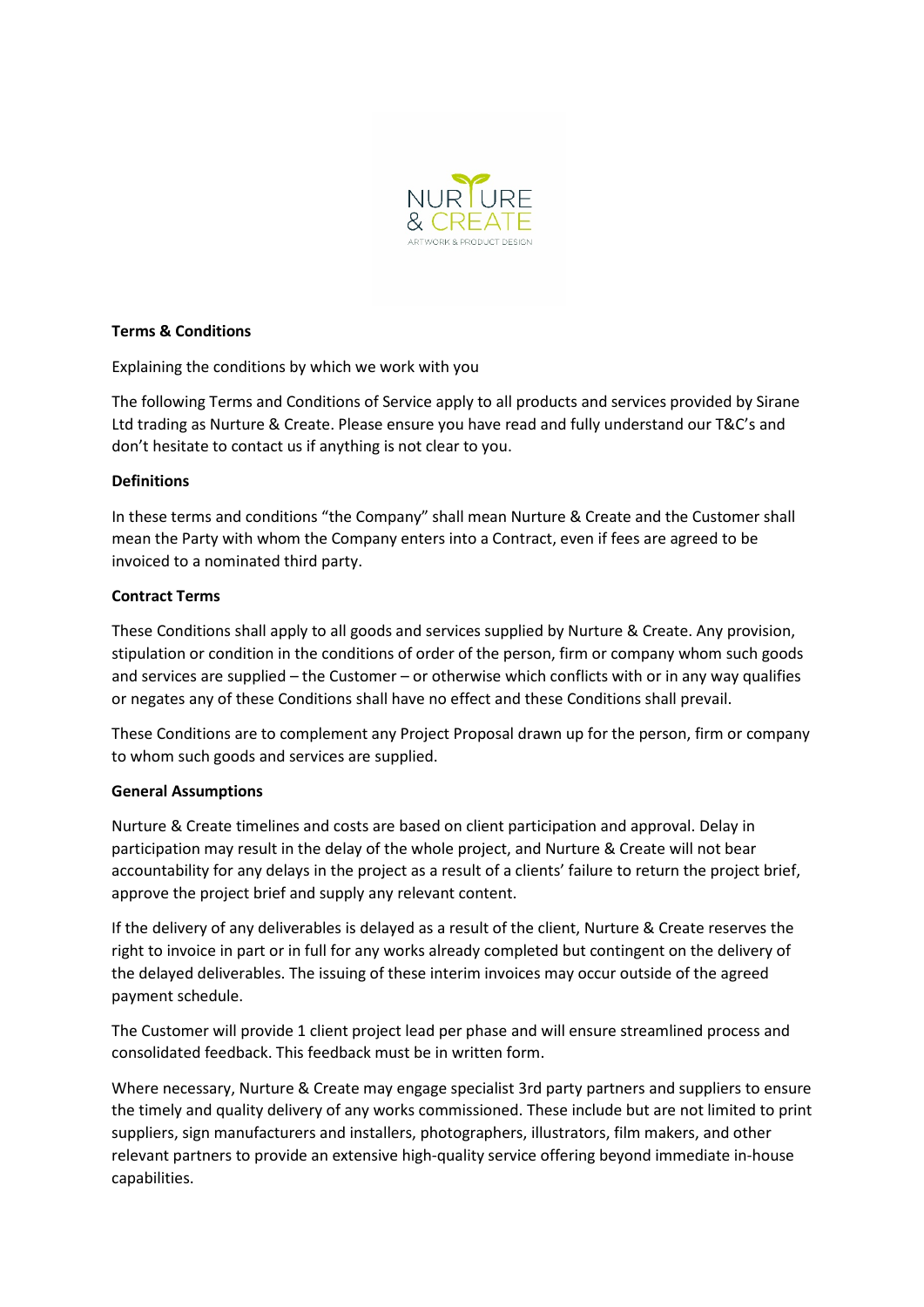Should further deliverables or services be required, a change order will be issued to cover additional costs, as per the change of scope procedure outlined in the proposal submitted to the Customer by Nurture & Create.

If multiple design concepts are submitted, only one concept is deemed to be given by Nurture & Create as fulfilling the contract. All other artwork designs remain the property of Nurture & Create unless agreed in writing.

# **Charges, Estimates and VAT**

Nurture & Create shall charge such costs, charges and expenses as shall be agreed in writing with the Customer for the supply of any goods and services.

Estimates/quotes are valid for 30 days from the date of which the estimate/quote was supplied to the Customer, within which time Nurture & Create will require written approval to proceed and/or a Purchase Order number from the party responsible for paying our invoices. Please note that no work will commence until acceptance of the estimate/quote has been received by Nurture & Create and deposit received (where applicable).

Estimates are based on the Company's current costs of production and, unless expressly otherwise agreed in writing, are subject to amendment on or at any time after acceptance by the Customer to cover any rise or fall in such costs.

All amounts stated in this agreement are expressed to be without Value Added Tax and the Customer hereby agrees to pay in addition to the amounts stated therein all and any Value Added Tax which is or may become payable thereon.

In addition to the charges, Nurture & Create may incur additional costs (to include but not to be expressly limited to artwork, photography, printing, and exhibition materials) on behalf of the Customer in the proper performance of its services within the Contract. Such costs are to be charged to the customer monthly in arrears, if applicable, or included within the written quotation of each project.

Nurture & Create will not be required to make substantial advance payments or enter substantial financial commitments on behalf of the Customer and, if so requested the Customer will, upon request, pay the amount of such commitments immediately to Nurture & Create.

Pass through costs are separate to estimates and will be invoiced separately. These include out-ofpocket and third-party expenses that are incurred as part of the project, such as travel and accommodation expenses, courier costs, and image usage rights.

It is assumed that unless otherwise stated that most images will be provided by the client. Purchased royalty-free stock images from our standard sources (if required) will generally be priced at £100 + VAT per image (dependent on source, image size and quality) to cover sourcing time and image costs. Specific image requirements not satisfied by our standard sources will be charged at cost + 15% + VAT, with prior client notification. Nurture & Create is able to provide photography and videography at an additional cost if required.

All costs stated on estimates are based on information given at the time of the estimate being issued. Any additional information supplied may result in additional costs.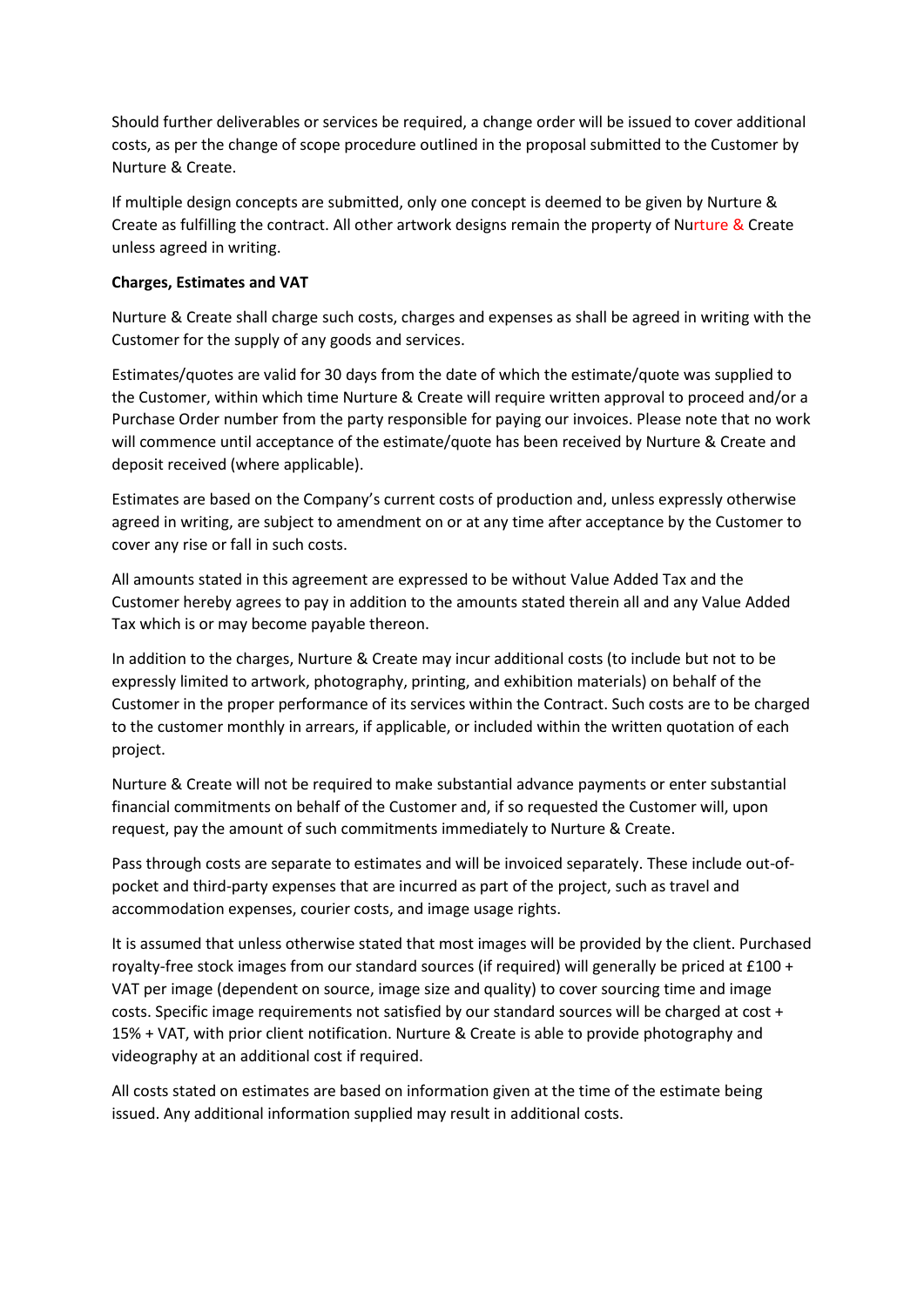Estimates do not include any costs associated with the translation or internationalisation, nor any activities, deliverables or services related to ensuring the final output from this project is fit for use on any other platform. Translation services could be provided at a cost.

The costs stated are in British Pounds Sterling (£), and all invoices must be paid in this currency unless explicitly agreed to before the invoice(s) in question is/are due.

Pricing is an estimate based on the 'potential scope' and may need to be re-confirmed once all tasks have been clearly scoped out.

#### **Terms of Payment**

Nurture & Create reserves the right:

To invoice the Customer for disbursements incurred by Nurture and Create and any such invoice shall be due and payable immediately;

To require the Customer to provide payments on account for specific works done or to be done and expenses incurred or likely to be incurred on the Customer's behalf;

To invoice the Customer for part costs to be incurred once initial approval to proceed is received from the Customer;

To suspend work until such payments are made

All other invoices shall be paid in full within 14 days of the date of invoice unless otherwise agreed in writing.

Initial payments are to be made at nurtureandcreate.co.uk by credit/debit card. Any subsequent invoices will be sent via an online invoice system and should also be paid by credit/debit card.

All invoice queries should be notified to Nurture & Create within seven days from the date of the invoice or shall be deemed accepted.

In the event of late payments or missed payments, Nurture & Create reserves the right to cease all work until payments have been made in full.

Customers who remain in default agree to pay all legal expenses and third-party collection agency fees in relation to the collection of outstanding monies.

Goods or services supplied to or commenced at the request of an agent for the Customer shall be chargeable to that agent as well as to their principal.

In the event of late payment or non-payment of debts by a third party introduced by a contact or agency as 'the customer' this debt will revert to the introductory agent or contact.

### **Authority & Proofs**

Written approval by the Customer of designs, drafts, proofs or estimates will be taken by Nurture & Create as authorisation to proceed and to enter into contracts with suppliers based on such quotes.

Proofs of all work may be submitted for the Customer's approval and Nurture & Create shall not be liable for errors not corrected by the Customer in such proofs. The Customer's alterations and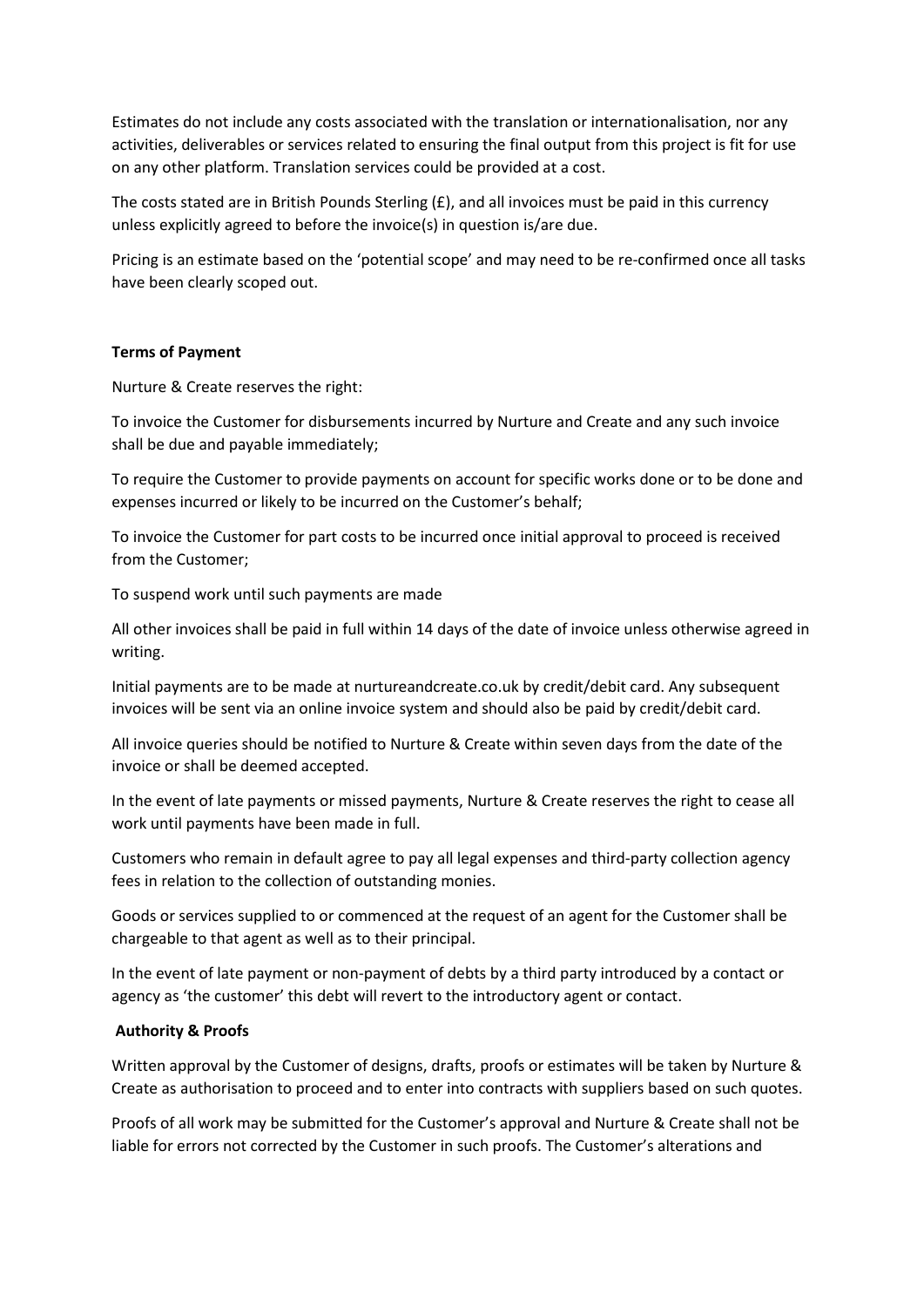additional proofs necessitated thereby shall be charged in additional charges. No responsibility will be accepted for any more errors in proofs accepted by the Customer.

# **In Scope**

All design works listed in proposals submitted by Nurture & Create will cover presentation of up to five initial design concepts plus up to three design review stages thereafter, depending on the package chosen, unless explicitly stated as otherwise in said proposal. Additional stages of review shall incur an additional cost, separate to the initial estimate, which will be advised at the time.

The estimate supplied to the Customer by Nurture & Create is based on the potential scope included and does not include other requirements. Any other requirements are to be produced and quoted separately.

All costs listed in the proposal supplied exclude VAT, unless explicitly specified as otherwise. VAT is listed in a separate column on all estimates and clearly outlined.

During the execution of items detailed within the proposal supplied, additional items may be identified that will improve the final product and/or service delivered. These will be scoped out and costed separately.

# **Change in Scope Procedure**

Upon delivery of a final quotation based on fixed scope, any services or deliverables beyond the scope of work set out in the initial estimate supplied by Nurture & Create will be considered a Change Request, and will require a separate quotation or Change Order.

Such incremental scope shall be dependent on the negotiation, in good faith between Nurture and Create and the Customer of any changes or additions to schedule, service, deliverables, fees or passthrough costs. Such changes shall be detailed in writing and signed otherwise approved by both parties.

### **Property and Risk in Goods**

The Customer shall be deemed to have accepted the goods and services on delivery, but Nurture and Create shall retain ownership of all materials and goods produced by it to the order of the Customer until all goods and services to the Customer have been paid in full.

### **The risk in the goods shall pass to the Customer upon delivery.**

Any material made available to the Customer by or on behalf of the Customer shall, while it is possession of Nurture & Create or in transit, be at the Customer's risk and Nurture & Create shall not be liable for any loss or damage to such materials however caused and the Customer shall insure the said material accordingly.

### **Confidentiality**

Both Nurture & Create and the Customer undertake to keep secret and not to disclose any confidential information which comes to the notice of it in relation to the other party and/or any of its subsidiary and associated companies (other than information already in the public domain) and not to use it for any purpose other than the performance of its obligations under this agreement.

The Customer's confidential information shall include, but not be limited to, information and data relating to the customer's and its subsidiaries' business and their financial performance and results.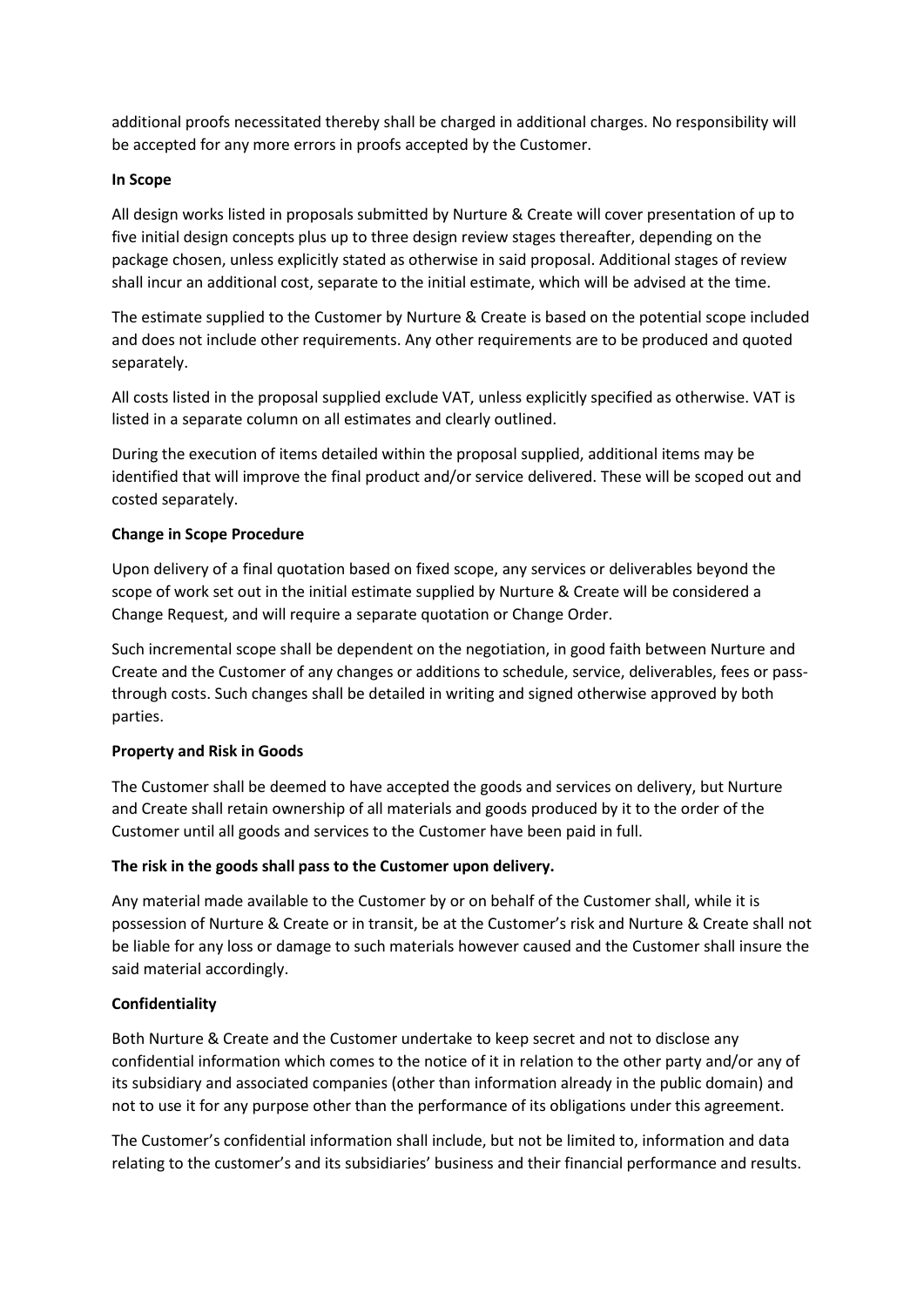Nurture & Create's confidential information shall include, but not be limited to, details of its fees, costs and unused work and concepts that it has produced. The resultant design work may be used in the Company's portfolio unless agreed otherwise in advance.

### **Non-Solicitation**

For a period of two years after the closing of the transactions contemplated the Customer will not, directly or indirectly solicit without written approval from Nurture & Create for employment any employees, contractors, or consultants of Nurture and Create or any of its subsidiaries.

In the event of a breach (or threat of a breach) of this agreement, Nurture & Create is entitled to immediate and appropriate injunctive relief, or a decree of specific performance of this agreement, without the necessity of showing any irreparable injury or special damages.

#### **Copyright & Licensing**

For logos and designs, paid in full, the copyright will be passed to the client, upon approval of that design, for that design only. Any designs rejected will remain copyright of Nurture & Create.

The rights of an intellectual property nature in all design, artwork, copy and other work produced by third parties, except where Nurture & Create obtains a valid assignment of such rights from such third parties, shall remain with such third parties but Nurture & Create shall, at the Customers' request use its reasonable endeavours to obtain such as assignment in the event that the Customer pays all of the costs and fees involved.

For the avoidance of doubt nothing in this agreement shall require Nurture & Create to assign the rights of an intellectual property nature in its work, unless a separate agreement is requested and reached in advance.

Nurture & Create will never knowingly infringe any copyright or trademark and will deliver, to the best of its knowledge, creative solutions that are original and unique. Unless otherwise agreed in writing, it is the responsibility of the client to ensure that no copyright or trademark has been infringed and to make their own application for copyright or trademark with the 'UK Intellectual Property Office' if required.

Any design, copywriting, drawing, idea created for the customer by Nurture & Create, or any of its contractors, may not be modified, re-used, or re-distributed in any way or form without the express written consent of Nurture and Create and any of its relevant sub-contractors.

#### **File Storage**

Client project files and all associated content will be archived upon project completion and stored on our cloud servers for a maximum of 5 years.

Clients are encouraged to keep their own copy of all deliverables.

Supply of archived files will incur a charge which will be dependent on the size of the data being recovered.

Recovered files may only be used for the purpose they were originally intended and may not be modified, re-used, or re-distributed in any way or form.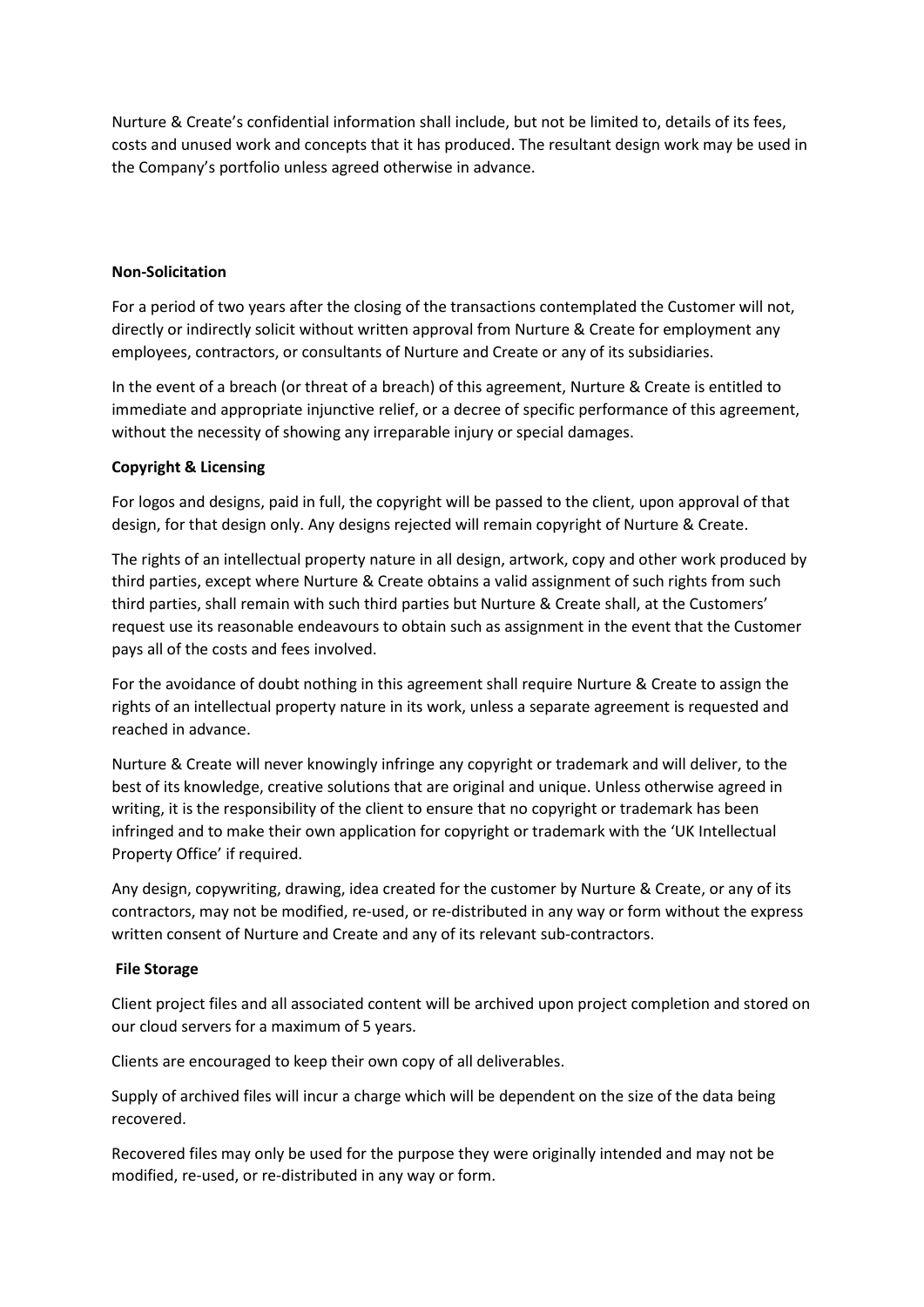### **Insurance**

The Customer shall be responsible for effecting all necessary insurance in respect of any loss, damage or expense that it may suffer directly or indirectly in relation to the provision or nonprovision of the Company's goods and services.

# **Suspension & Termination**

Nurture & Create shall be entitled to suspend its performance of the contract if and for so long as the Customer shall be in breach of any of its obligations; and

a) if the Customer is in arrears on any payment to the Company.

b) to determine the contract without notice in the event of the bankruptcy, insolvency or liquidation of the Customer at any time or the levying of any distress, execution or other legal process upon the Customer's assets or in the event of a receiver being appointed over all or any part of the Company's assets or in the event of a continuing breach by the Customer of any of its obligations.

# **Waiver**

The waiver or non-enforcement by Nurture & Create of any breach of these Conditions shall not prevent the subsequent enforcement of these Conditions in full and shall not be deemed as a waiver of any subsequent breach.

# **Force Majeure**

Nurture & Create shall not be liable for any delay or failure to perform any of its contractual obligations as a result of war, flood, storm, riot, fire, accident, civil commotion, acts of God, government action, failure of power supply, equipment failure, lock out, strike, default, or failure of subcontractor or suppliers or any other cause beyond its reasonable control and Nurture & Create shall not be liable for any loss, damage or expense suffered by the Customer or any third party arising directly or indirectly from any of such matters.

### **Variation**

These conditions override any differing conditions which may appear on the Customer's order form or other document.

Nurture & Create reserves the right to change or modify these terms at any stage with immediate effect. By agreeing to these terms, your statutory rights are not affected.

### **Notice**

Any notices required to be given under these Conditions shall be in writing.

### **Naming**

Naming & use of brand names will be validated by the Customer and Customers are advised to obtain full legal qualification / advice.

### **Content**

Prior to project commencement, Nurture & Create are to receive, where possible, all necessary associated information and branding assets, including research, evidence, existing photography and video, logos, typography, colour palettes, image style, existing brand language and tone of voice guidelines, and layout guidelines.